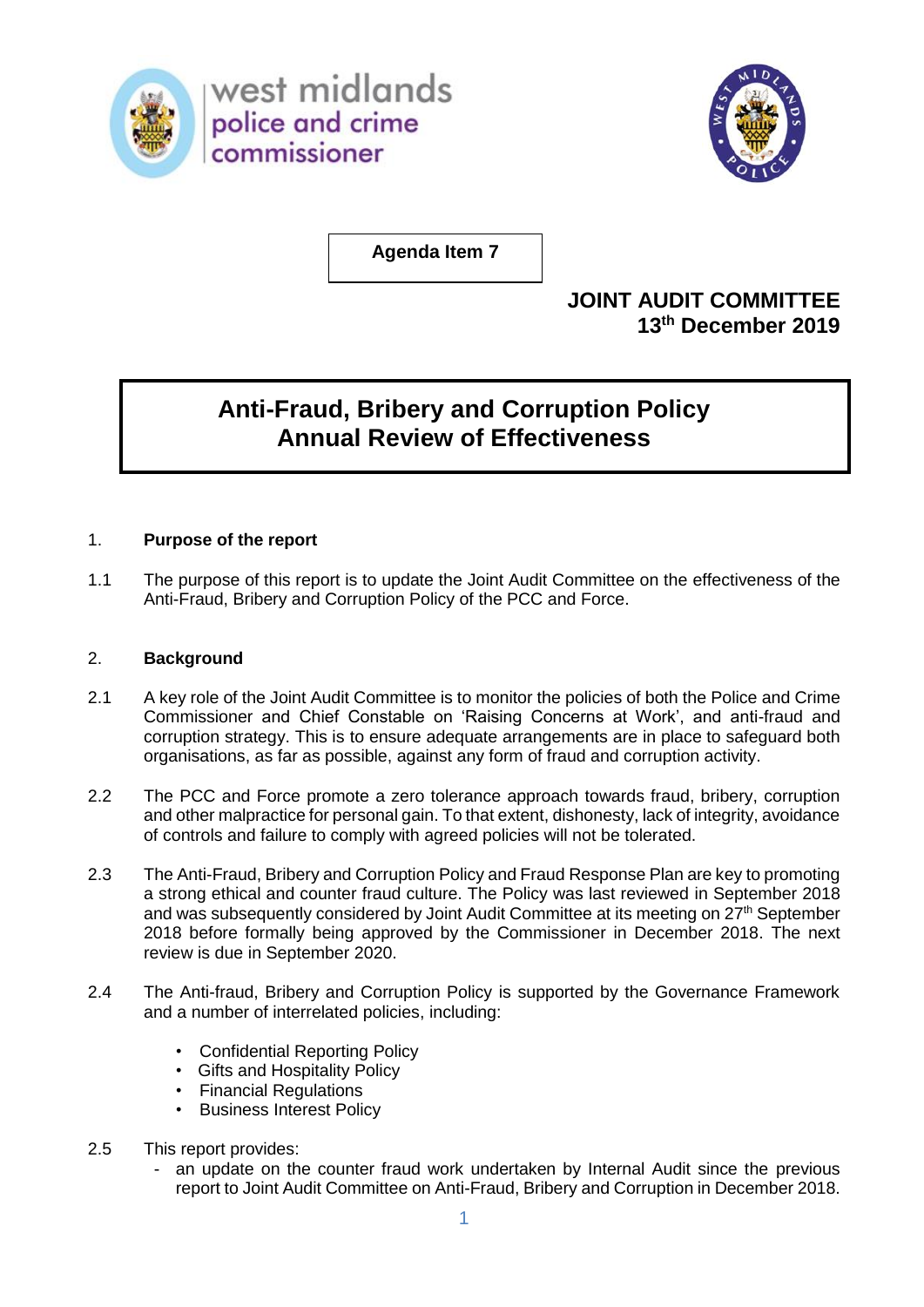- highlights of the outcomes of work performed within the National Fraud Initiative (NFI) data matching exercise administered by Internal Audit; and
- Provides an investigations update report from the Professional Standards Department summarising the results, including sanctions and redress where appropriate, arising from significant internal fraud investigations carried out by Professional Standards, along with an update on the work by the Professional Standards Department to reduce issues of fraudulent conduct. This report is attached at Appendix 1.

#### **3 Internal Audit contribution to Counter Fraud Work**

- 3.1 Internal Audit contribute to the anti-fraud and corruption arrangements by providing assurance that internal controls are effective to maximise the deterrence and prevention of fraud. The internal audit plan includes time to devote to specific counter fraud activities, including time to investigate matches identified by the National Fraud Initiative data matching exercise, although fraud risks are considered when planning all audits, particularly those audits of financial systems and processes.
- 3.2 The outcome of Internal Audit's work informs the Head of Internal Audit's annual opinion on risk, governance and the internal control environment, and will help determine areas for future internal audit plans.
- 3.3 A number of internal audits completed over the last 12 months have had a specific emphasis on fraud. Examples include: credit cards, asset management, VAT, debtors and creditors, expense system etc. Whilst the audits completed to date have not identified any frauds, for some reviews there were weaknesses identified where the control framework is not as robust as it could be; or, is not being operated effectively to prevent or detect fraud, for example, where appropriate authorisation controls have not been applied or a lack of management reporting may exist to identify potential fraudulent activity.
- 3.4 Robust access controls are also key to preventing fraud and unauthorised activity, by ensuring access to key systems is only granted to those who require it to fulfil their role and to ensure appropriate segregation of duty is applied. User access controls within Shared Services systems and intelligence systems have been reviewed since the previous fraud update.
- 3.5 Any significant control issues resulting in a 'Limited' or 'Minimal' assurance opinion have been reported to Joint Audit Committee as part of Internal Audit's regular activity update report, and where control weaknesses have been identified, action plans have been agreed with management to address the weakness, with updates on progress also being reported to Committee.
- 3.6 For the remainder of 2019/20, Internal Audit will place further emphasis on auditing financial systems and contract management processes where fraud risks are greater. The Committee will be updated on significant findings arising from these reviews in due course. We will continue to assess progress against the recommendations made and provide updates on high and medium rated recommendations that pose greatest risk.
- 3.7 Internal Audit are represented on the Payroll Governance Board. The core purpose of this Board is to discuss overpayments made, the cause, recovery arrangements and identify if any corrective actions are required to any processes to reduce the risk of future overpayments. Whilst not strictly to identify fraud, Internal Audit will make recommendations to improve internal control arrangements to prevent similar overpayments and suggest when a case should be referred to the Professional Standards Department for investigation from an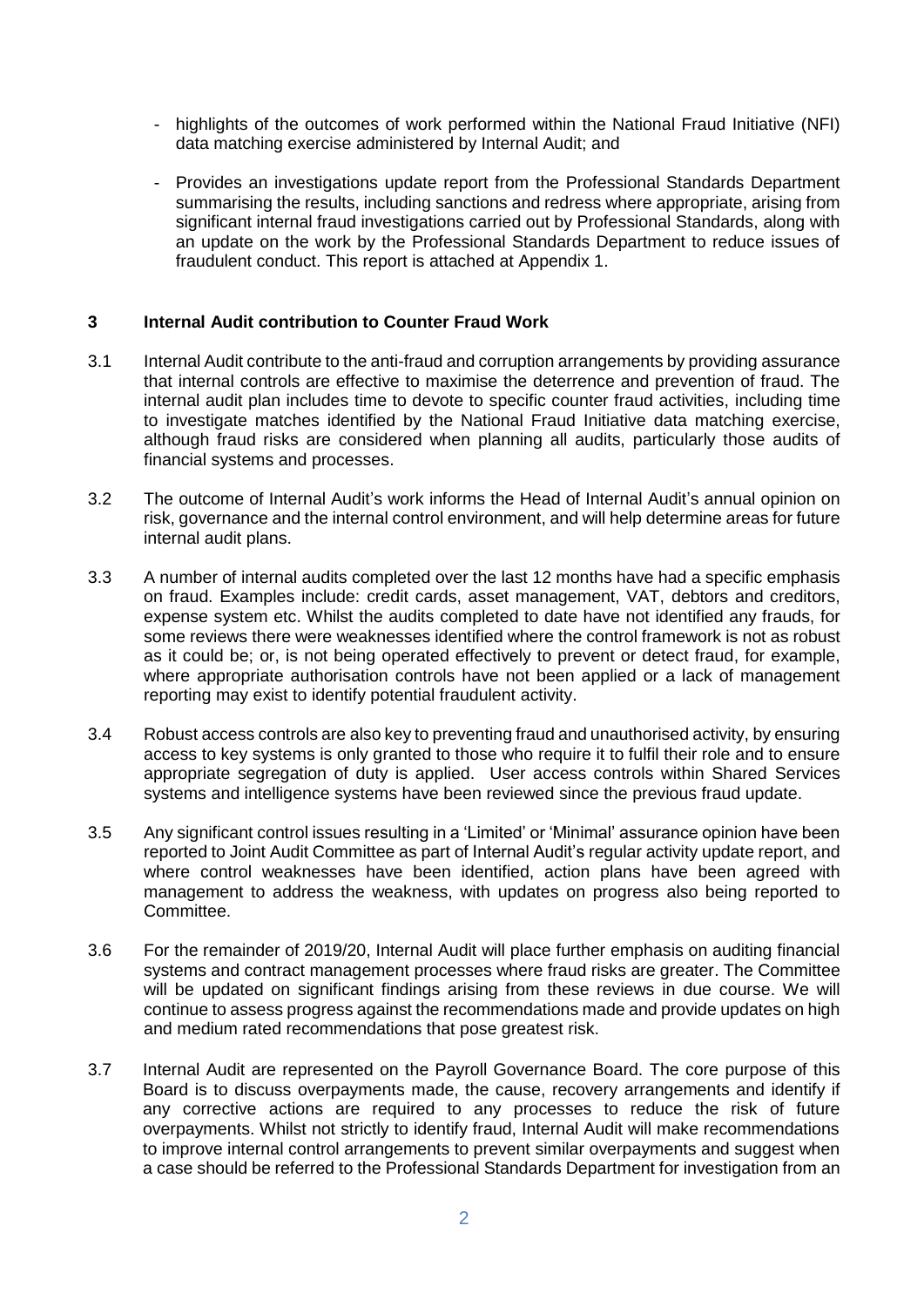ethics and honesty perspective. This group meet on an ad-hoc basis when complex cases arise or appeals need to be considered. The Group has met twice to date this financial year.

### **4 National Fraud Initiative (NFI)**

- 4.1 Both the Police and Crime Commissioner and Chief Constable are required to participate in a biennial data matching exercise, facilitated by the Cabinet Office, to assist in the prevention and detection of fraud. Internal Audit undertake the Key Contact role on behalf of both organisations and as such are responsible for co-ordinating and monitoring the overall exercise and providing feedback on the outcomes of the exercise.
- 4.2 The 2018/19 Data Matching exercise is underway. Audit submitted the relevant data sets to Cabinet Officer in October 2018. The data provided includes information extracted from Payroll, Creditor and Pension systems. Results of the data matches were reported on a phased basis, with pension and payroll data matches being reported in January 2019 and Creditor payment matches being issued in March 2019.
- 4.3 Data matches are reported on the NFI website and are primarily investigated by Internal Audit, with some matches related to deceased pensioners being investigated directly by the Pensions Section. Access to data matches on the NFI website is restricted to selected staff within Internal Audit and within the Pensions Section (for pension matches only).
- 4.4 As the overall process is monitored by the Cabinet Office, match investigation results are input onto the NFI website and are categorised appropriately, e.g. Closed - error, Closed – fraud, Closed – already known. If an overpayment due to a fraud or error is established the savings identified are also input on the website. This enables the Cabinet Office to report on the overall results. The National results of the current exercise will not be published by the Cabinet Office for some time as the exercise is still ongoing, however, the previous data matching service reportedly enabled participating organisations to prevent and detect over £300 million fraud and error in the period April 2016 to March 2018.
- 4.5 In addition to the biennial NFI exercise, the Pension Section subscribed to an additional Mortality Screening exercise offered by Cabinet Office in July 2019. The matches for the data mortality screening are added to the existing matches for the biennial exercise. A combined total of 1466 data matches were received across all data sets for WMP Force and Office of the Police and Crime Commissioner. Data is matched across a number of criteria and a risk dial is applied indicating the strength of the match, the higher the figure on the risk dial the greater potential of fraud and error.
- 4.6 244 of the recommended matches related to deceased persons for whom a pension was potentially still being paid. In most instances these matches appeared due to timing differences between the data being submitted to Cabinet Office and matches being released for investigation and were therefore already known cases with recovery already in progress. For those few not already known, the investigations have currently identified £17,883 of overpayments in pensions relating to deceased pensioners. In addition, £7,443 overpayments have been identified for individuals in receipt of an enhanced injury pension who have failed to declare relevant state benefits that may remove or reduce entitlement to the enhanced pension.
- 4.7 The remaining recommended matches relate to payroll and creditors. No frauds have been identified from the investigations completed to date, although two duplicate creditor payments totalling £3,549 were identified and are being recovered.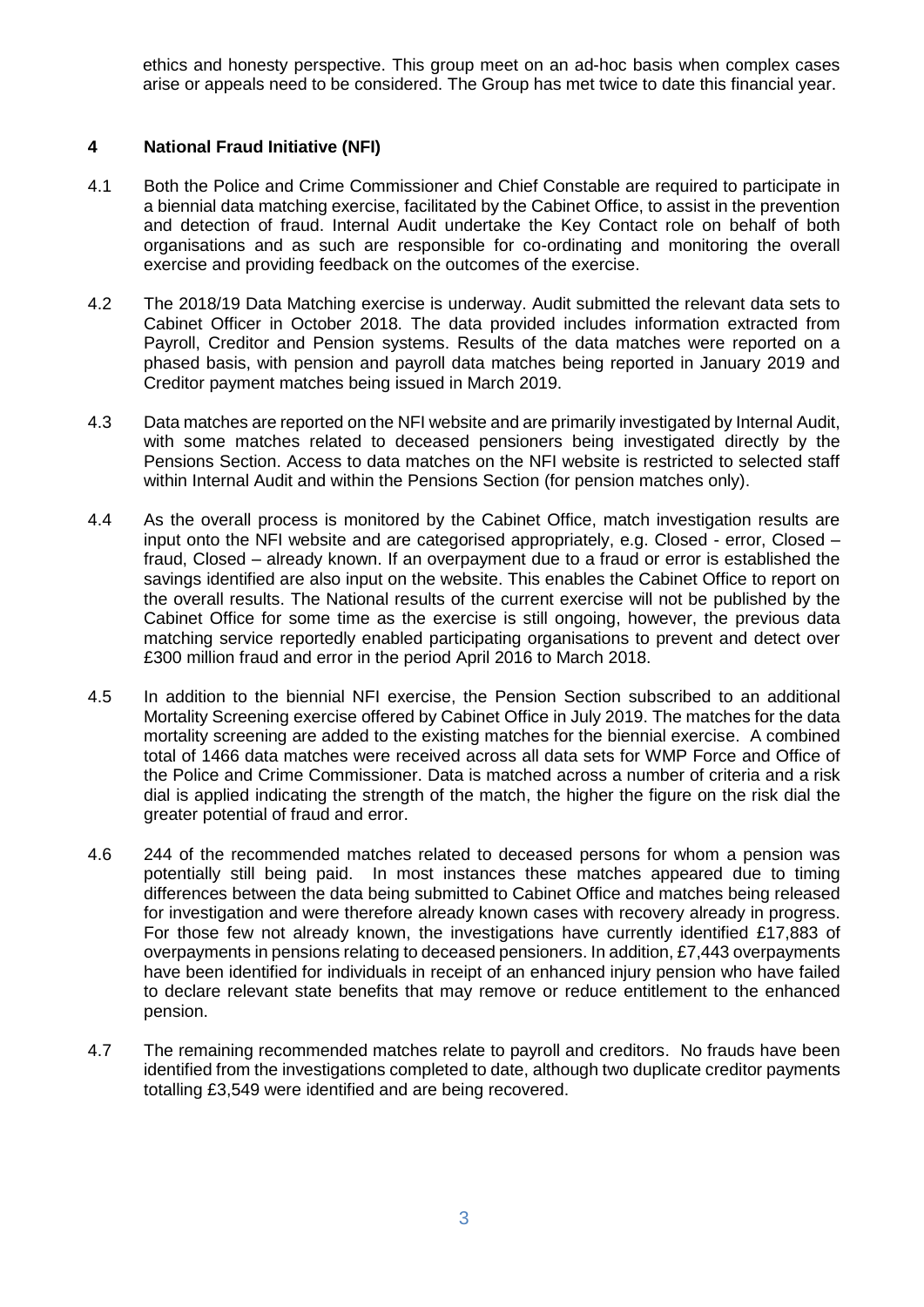## **5 Professional Standards Department**

5.1 The Professional Standards Department undertake investigations into suspected fraud or irregularity. The work of Professional Standards also helps promote an effective anti-fraud culture by raising awareness of misconduct cases, and by publicising sanctions on the Forces intranet. As required within the Anti-Fraud, Bribery and Corruption Policy, the Head of Professional Standards has prepared his update report attached at Appendix 1, which explores complaints (externally/public generated) and conduct matters (internally/West Midlands Police generated) relating to fraud. The report also describes the proactive work of the Prevention and Intervention Team within Professional Standards to reduce and prevent corrupt practice.

## **6 Conclusion**

- 6.1 The Internal Audit Plan includes elements of counter fraud work and work reviewing controls intended to deter and prevent fraud. This work is supplemented by the biennial national fraud initiative exercise, which has identified total overpayments of £28,875 for WMP to date.
- 6.2 The Force and Office of the Police and Crime Commissioner have a range of detailed policies and guidance which provide a framework to ensure that employees are aware of what is expected of them. This reduces the risk of inappropriate behaviour/conduct. However, despite this, isolated incidents of misconduct do occur and the Professional Standards Department has in place robust arrangements to investigate any suspected fraud and irregularity.
- 6.3 In addition to the misconduct investigations undertaken, Professional Standards have embarked on a number of proactive activities during the year, including developing a comprehensive series of training packages for new staff and front line supervisors covering a wider range of topics, publishing the force's whistleblowing Policy and launching the Corruption Line which allows two way contact between the person alleging misconduct and the investigators within the Professional Standards Department.
- 6.4 Members can therefore be assured that prevention and detection of fraud, along with promoting high standards of conduct, are given high priority within the OPCC's and Forces operations.

## **7 Recommendations**

7.1 The Committee is asked to note the contents of this report.

## **CONTACT OFFICER**

Name: Mark Kenyon Title: Chief Finance Officer

Name: Chief Superintendent Christopher Todd Title: Head of Professional **Standards** 

**BACKGROUND DOCUMENTS**

None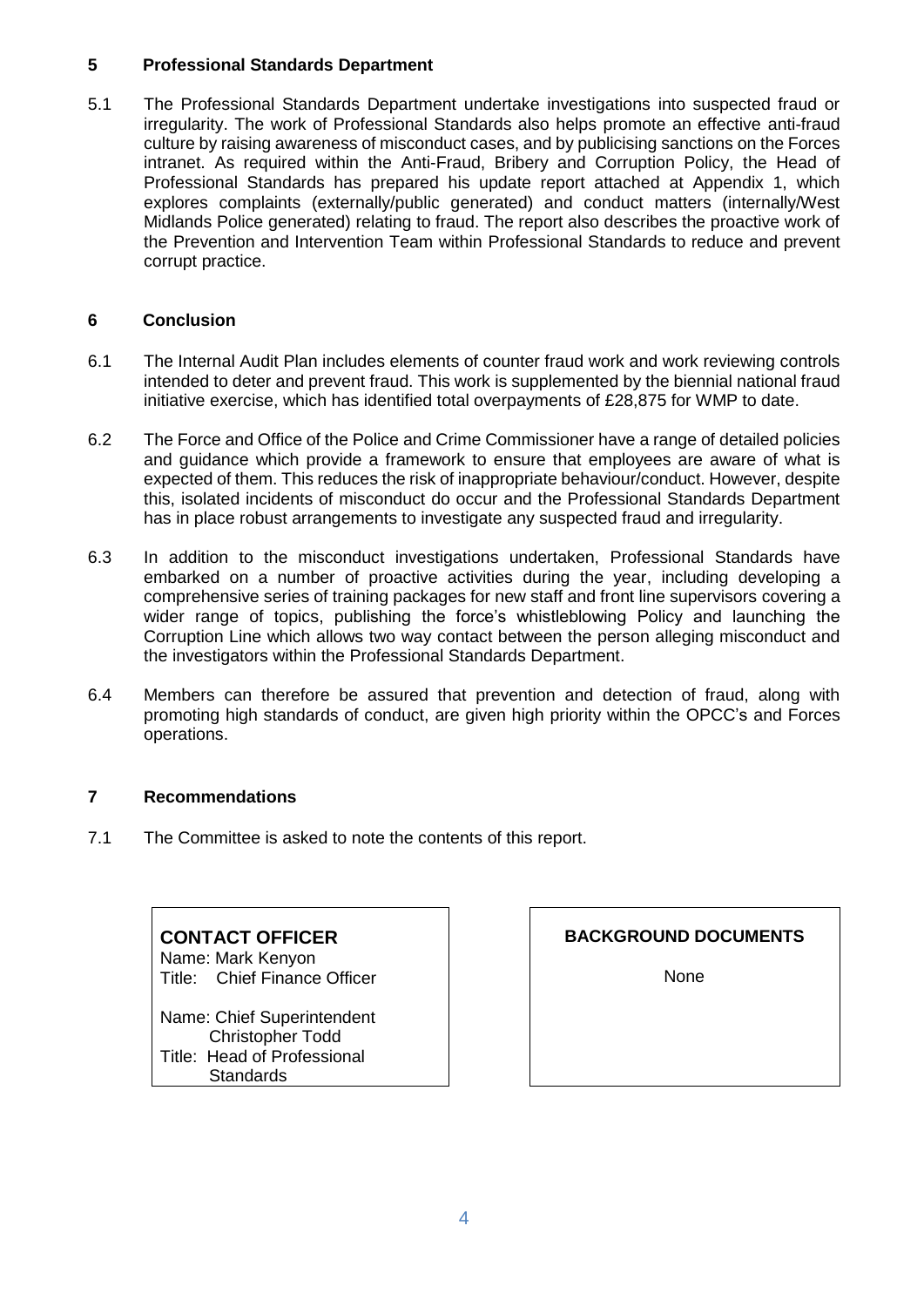



# **INVESTIGATIONS UPDATE**

## **1. INTRODUCTION**

- 1.1 This report has been developed by the Professional Standards Department (PSD) for the consideration of the Joint Audit Committee (JAC) and explores complaints (externally/public generated) and conduct matters (internally/West Midlands Police generated) relating to fraud as described within the responsibilities of the Head of Professional Standards, within the Anti-Fraud, Bribery and Corruption Policy.
- 1.2 N.B. the allegation criteria as recorded in PSD which are mandated by national guidance, are not directly analogous to the terms of reference provided by the Office of the Police and Crime Commissioner (OPCC). This has necessitated a manual trawl of the system via key word search which has returned several results which are not relevant to the scope of this report, and have therefore been removed. In previous reports this has meant that it is possible that some cases may also have been missed during the data mining process, but during repeated iterations of this process the chances of missing a case are increasingly slim. Further, PSD have included a specific Internal Audit field designed to capture relevant cases to assist in reporting.
- 1.3 Allegations of fraudulent expenses or over time claims are relatively rare and do not form one of the most common complaint types, which are 'Other Neglect or Failure in Duty', followed by 'Incivility, Impoliteness and Intolerance', and then 'Other Assault'. Conduct matters regarding this are also raised relatively infrequently in comparison to other allegation types.
- 1.4 Please note that the data below refers to all cases that have been recorded in a 12 month period between 1<sup>st</sup> November 2018 and 31<sup>st</sup> October 2019. Previous reports have included investigations relating to the accessing of police information for non-policing purposes. Whilst elements of deception are often found in such matters, this year's report has focused on those offences where the intention has been to deceive for the purposes of pecuniary advantage, as data integrity is already subject to separate audit.
- 1.5 Ten allegations have been identified involving 11 subjects. Of these subjects, eight are officers and three are staff. This number of allegations represents a significant decrease against last year's report, but this can largely be attributed to the more rigid attention to matters concerning pecuniary advantage.
- 1.6 The majority of cases of alleged fraud are externally raised (80%), which is a reversal of circumstances highlighted in the last report. The nature of such referrals are varied but the majority result from external prosecutions of criminal matters and a smaller group of anonymous reporting. Of the internally reported cases, one results from the professional vigilance of colleagues and one from personal knowledge learnt by colleagues followed by conscientious consideration on their behalf. The reduction of internally reported allegations

Page | 5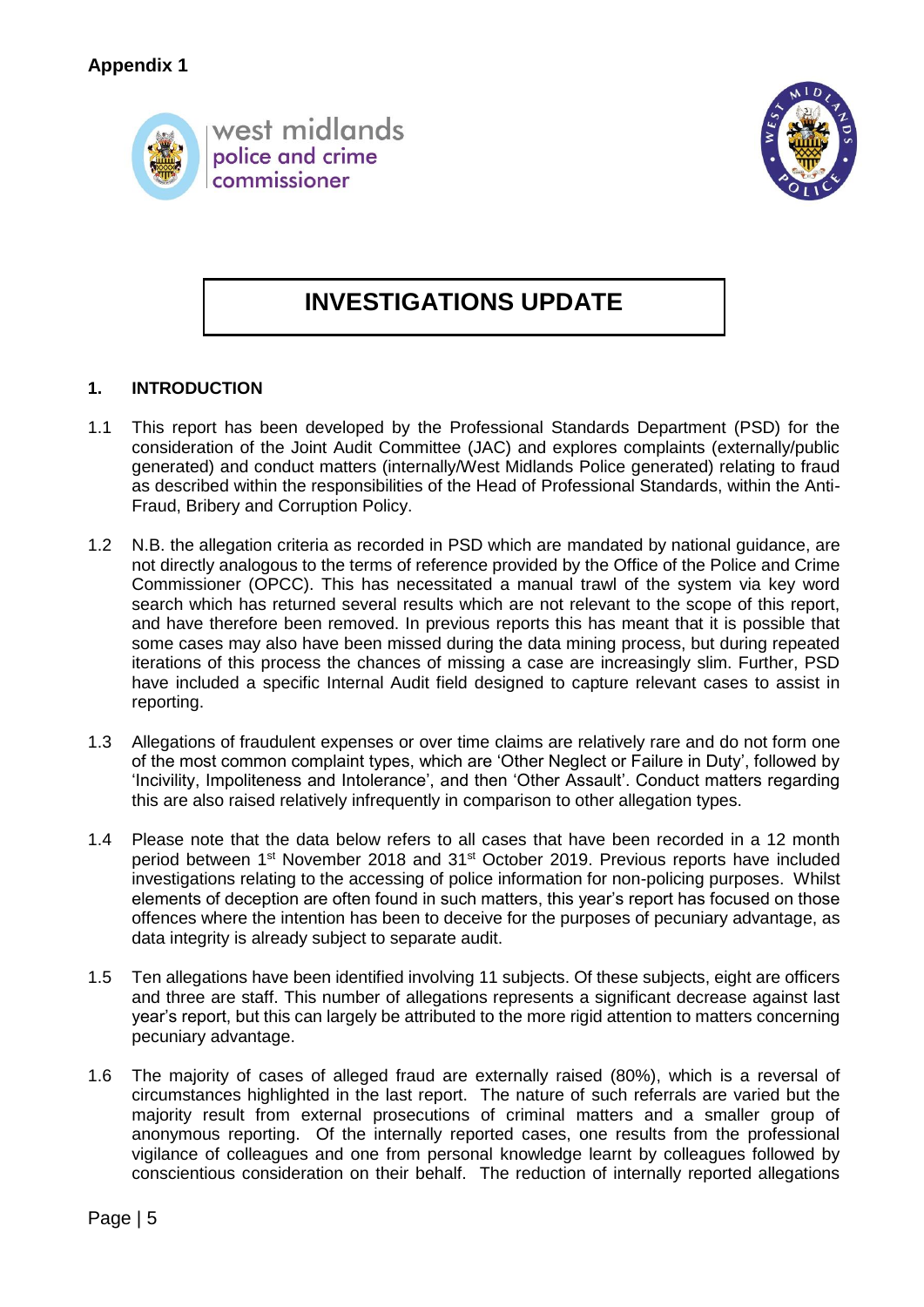could be hypothesised as resulting from improved levels of management within the organisation.

- 1.7 During the reporting period four cases have been finalized (the results of these cases are discussed below). There are currently five live cases, all of which are awaiting misconduct or gross misconduct proceedings. One matter was not substantiated.
- 1.8 Individual officer and staff details are not disclosed in this report. Those matters that have been concluded in public hearings will have been published separately to ensure transparency

#### **2. CASES**

- 2.1 Prevalent offending has previously included the fraudulent claiming of overtime. Two of the ten investigations relate to such matters in this report. Unusually two separate matters relate to the misuse of disabled parking permits. Otherwise there are no discernible trends. The losses incurred in most cases are minor. One ongoing external investigation is more serious but precise assessments are not yet available.
- 2.2 Most allegations, following investigation, do not meet the criminal threshold and amount solely to conduct matters. Three cases have resulted in minor criminal convictions, whilst another is currently sub judice as the criminal investigation proceeds, but is of a more serious nature.
- 2.3 Of the four convictions, two members of staff resigned whilst under investigation and one officer was allowed to retire. Another related to an historic allegation dealt with retrospectively long after the resignation of the member of staff. Where staff members receive criminal convictions no further action is required as future DBS and vetting checks will identify the conviction or caution. Officers are nevertheless included on the barred list through progression to a special case hearing. Employment terms for staff do not allow the same provision for such action as do Police Regulations
- 2.4 Only one of the ten allegations has been unsubstantiated and this report was received anonymously. Four have been found or proven and the remaining five are still under investigation.
- 2.5 There are two main hypotheses as to why reporting of such allegations remains low.
	- Firstly, it can be inferred that local management is sufficiently intrusive and that routine checks and balances highlight irregularities prior to issues becoming a conduct matter.
	- Secondly, the introduction of regular integrity heath checks and reviews of business interests alongside WMP Conversations has raised awareness across staff and improved levels of compliance.
- 2.6 PSD note the above report and have used the methodology described in section 3 to assist managers with dealing with these issues, disseminating organisational learning, where appropriate, through the prevention and intervention team.

#### 3 **WORK BY PSD TO REDUCE ISSUES OF FRAUDULENT CONDUCT.**

- 3.1 PSD have now established the Prevention and Intervention Team which endeavours to identify organisational learning at an early stage so that endemic issues likely to lead to corrupt practice can be prevented.
- 3.2 PSD have developed a comprehensive series of training packages and inputs for new staff and front line supervisors that discuss several issues. Fraud and honesty related offences are a central theme in the training, and case studies are presented to challenge the ethical alignment of staff and practitioners. There are also a number of '60 Second Standards' videos

Page | 6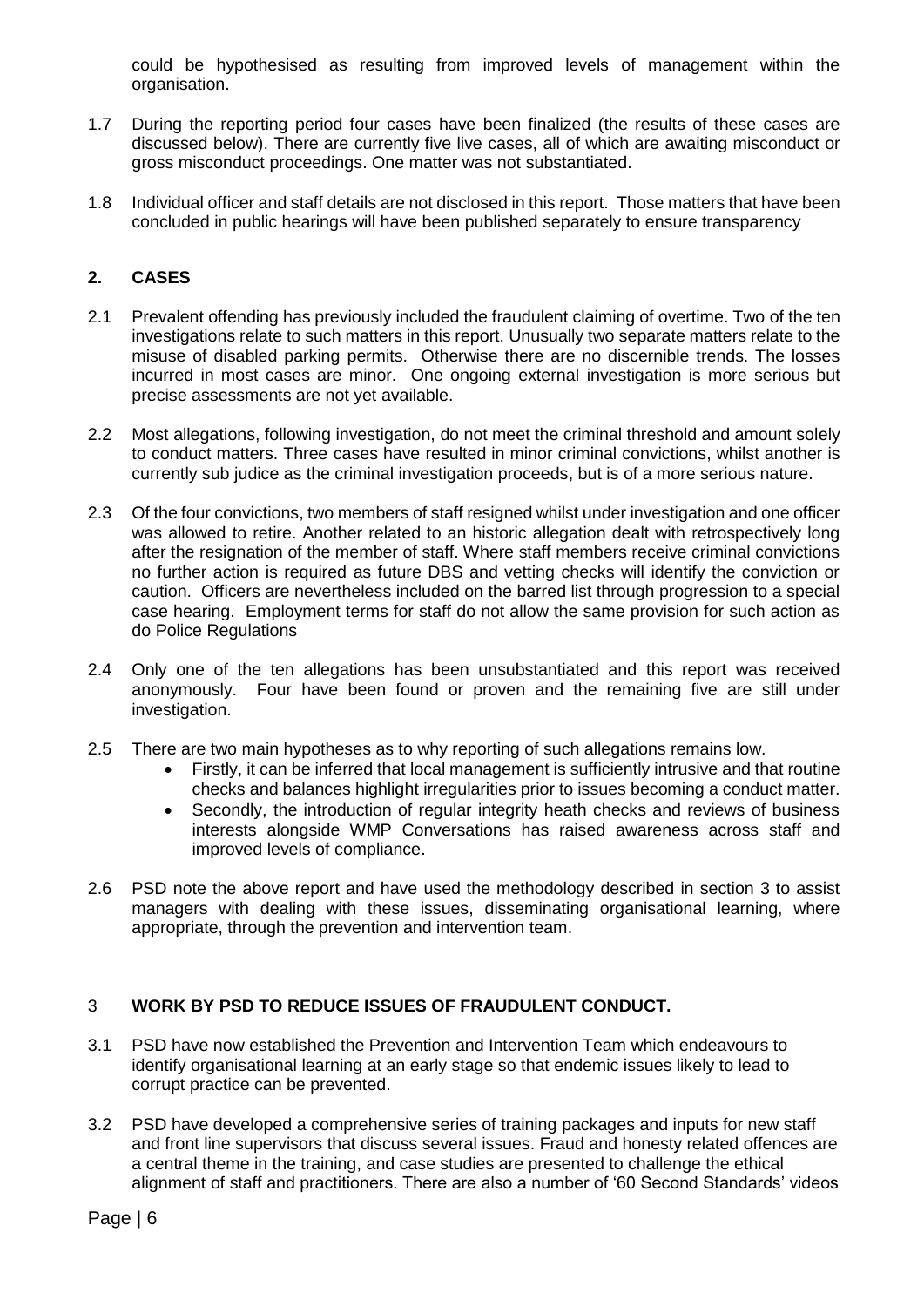which are short cartoon briefings which give staff/officers a brief overview across a range of topics, including Business Interests, Vulnerable Associations and drugs and alcohol misuse. These will be easily accessible by staff/officers, and can be disseminated widely through Message of the Day and Newsbeat, as well as being included in training packages.

- 3.3 In addition to the above, PSD have instituted an annual integrity health check, which touches upon changes of circumstances, vulnerability and other issues. This mandatory annual check provides supervisors an opportunity to discuss matters pertaining to clocking in and out, duties and other issues. Where previously this may have been a difficult conversation for some supervisors to initiate, with a mandatory form driven by the centre, this is an easier conversation to have.
- 3.4 Previously, the confidential reporting line allows staff to raise issues anonymously and without fear of reprisal. However, the old system was only designed for one-way dialog (i.e. investigators could not ask questions to the individual reporting). The launch of The Corruption Line now allows this two-way dialog between the individual alleging misconduct and investigators, whilst remaining anonymous.
- 3.5 The force's Whistleblowing policy has now been published, and is available on the Force's policies page. This policy provides a formal framework for the duty that WMP owes its staff who have the courage to come forward and report matters.

## **4 RECOMMENDATIONS.**

That the committee take note of the details of this report.

## **5 CONCLUSION**

It is essential to note that fraudulent overtime and expenses claims remain rare, but there is evidence to suggest that colleagues feel empowered to challenge and report corrupt practices where they are identified. The reduction in internally generated reports infers that the introduction of regular integrity health checks is having a positive impact on organisational culture and levels of corporate compliance have increased over the reporting period.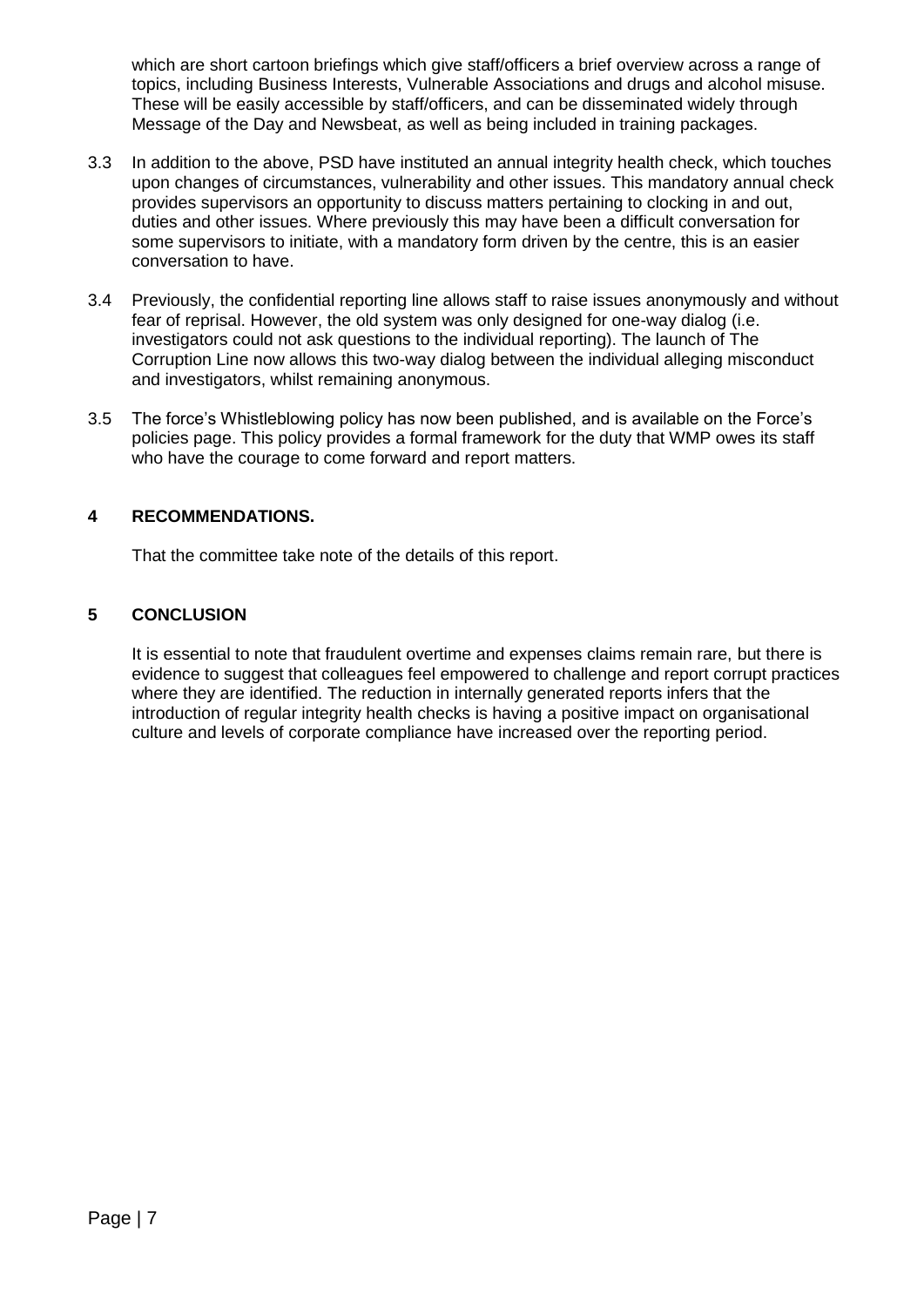## **PSD REFERRALS**

| 2018/19                                                    |                                      |                                                                                                                                                                                                                                                                                    |                  |                                                                                           |                                  |                                                   |  |  |  |
|------------------------------------------------------------|--------------------------------------|------------------------------------------------------------------------------------------------------------------------------------------------------------------------------------------------------------------------------------------------------------------------------------|------------------|-------------------------------------------------------------------------------------------|----------------------------------|---------------------------------------------------|--|--|--|
| <b>Date</b><br><b>Internal</b><br><b>Audit</b><br>informed | <b>Allegations</b><br><b>Against</b> | <b>Summary</b>                                                                                                                                                                                                                                                                     | <b>Case Type</b> | <b>Action Taken</b>                                                                       | <b>Investigated By</b>           | <b>Conclusion</b>                                 |  |  |  |
| 02/12/2018                                                 | Officer                              | Allegation that a constable was involved in a<br>Facebook Market Fraud.                                                                                                                                                                                                            | Conduct          | Enquiries undertaken by CCU                                                               | CCU                              | <b>CLOSED</b><br>No further action.               |  |  |  |
| 28/02/2015                                                 | Officer x 2                          | Allegation that officers have falsely claimed<br>overtime not worked.                                                                                                                                                                                                              | Conduct          | Investigation by PSD                                                                      | <b>PSD</b>                       | <b>ONGOING</b><br>Sub-judice                      |  |  |  |
| 01/11/2018                                                 | Officer                              | Allegation that officer in receipt of pension<br>following the death of a previous spouse has<br>mislead the pension provider about their co-<br>habiting status & over-claimed their<br>entitlement as a result.                                                                  | Conduct          | Investigation by PSD                                                                      | <b>PSD</b>                       | <b>ONGOING</b><br>Sub-judice                      |  |  |  |
| 29/11/2018                                                 | Ex-Staff                             | Ex-employee left WMP in 2016. Prior to<br>leaving a vehicle owned by a family member<br>was registered with TFL for exemption of<br>congestion charges and Dartford Tunnel<br>crossing. This only came to light in 2018 as still<br>being registered.                              | Criminal         | Criminal Investigation of ex-employee                                                     | PSD                              | <b>CLOSED Resigned</b><br><b>Criminal Caution</b> |  |  |  |
| 28/08/2019                                                 | Officer                              | Officer was involved in business with a<br>colleague and also a treasurer for another<br>body. It is alleged the second officer used<br>funds in their trust from other body to<br>purchase items for their joint business and that<br>WMP officer was complicit in such activity. | Criminal         | <b>External Criminal Investigation</b><br>Separate Conduct investigation by<br><b>PSD</b> | Partner Agency<br><b>WMP PSD</b> | <b>ONGOING</b><br>Sub judice                      |  |  |  |

**APPENDIX A**